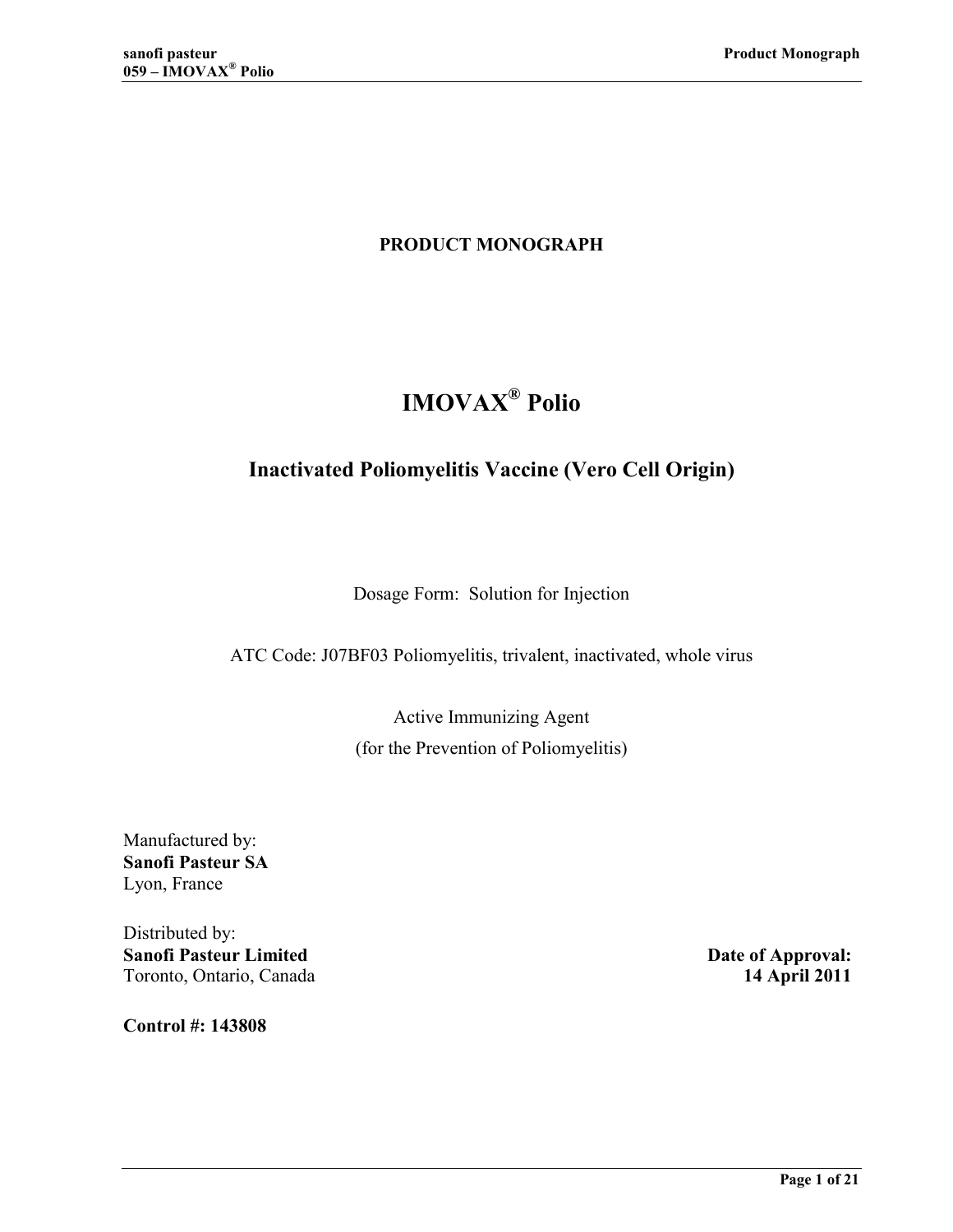# **Table of Contents**

| <b>Adults</b> |  |  |
|---------------|--|--|
|               |  |  |
|               |  |  |
|               |  |  |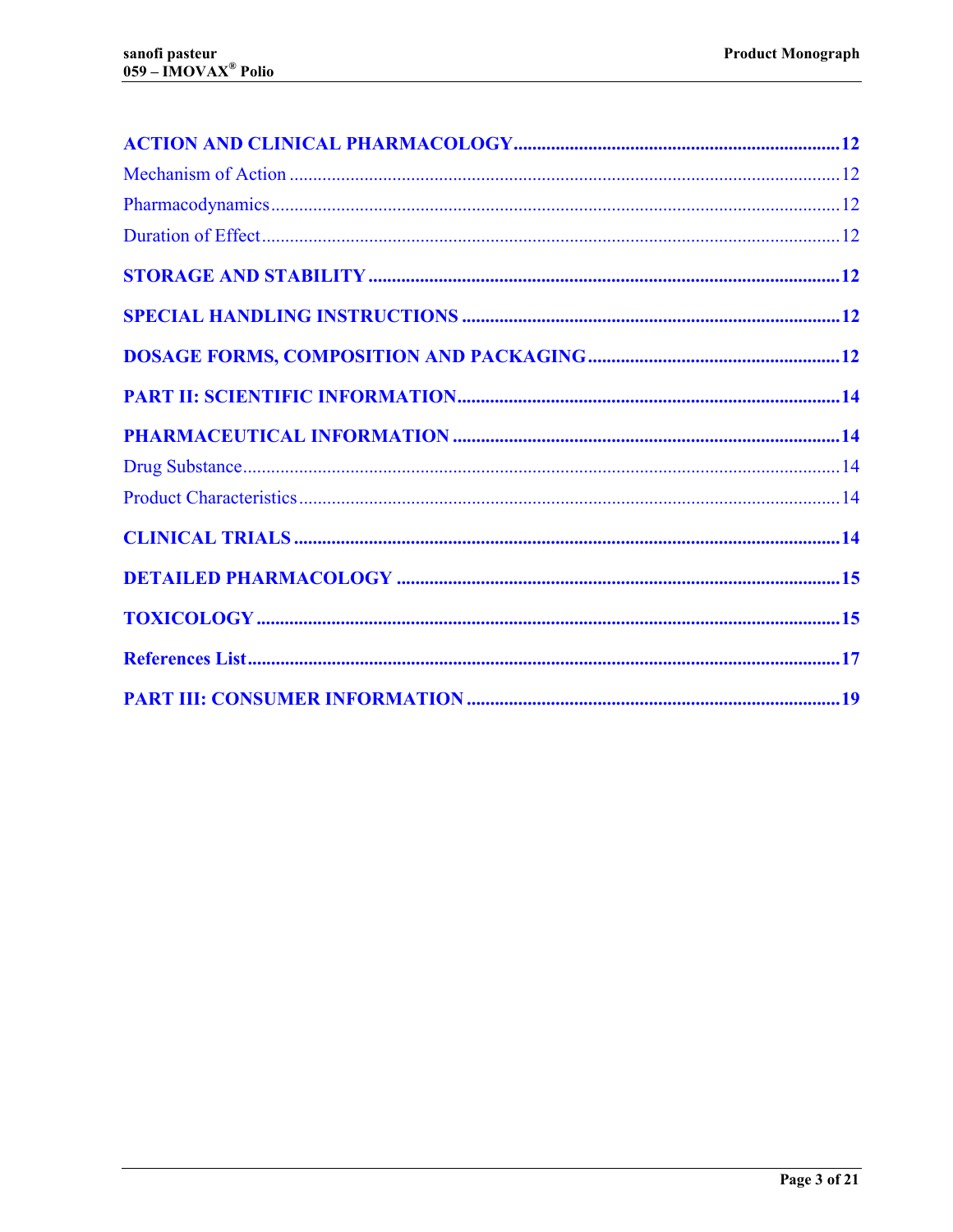# **IMOVAX<sup>®</sup> Polio**

# **Inactivated Poliomyelitis Vaccine (Vero Cell Origin)**

# **PART I: HEALTH PROFESSIONAL INFORMATION**

# <span id="page-3-0"></span>**SUMMARY PRODUCT INFORMATION**

#### **Route of Administration**

Subcutaneous injection

#### **Dosage Form / Strength**

Solution for injection

Each 0.5 mL dose is formulated to contain:

#### **Active Ingredients**

Inactivated poliomyelitis vaccine: type 1 (Mahoney), type 2 (MEF1), type 3 (Saukett).

#### **Clinically Relevant Nonmedicinal Ingredients**

Excipients: 2-phenoxyethanol.

Manufacturing process residuals: formaldehyde, calf serum protein, neomycin, streptomycin, polymyxin B, Medium 199 Hanks (without phenol red).

For a complete listing, see DOSAGE FORMS, COMPOSITION AND PACKAGING.

## **DESCRIPTION**

IMOVAXÆ Polio [Inactivated Poliomyelitis Vaccine (Vero Cell Origin)] is a sterile suspension of three types of inactivated poliomyelitis vaccine: type 1 (Mahoney), type 2 (MEF1) and type 3 (Saukett). This vaccine is prepared from types 1, 2 and 3 of poliovirus cultured on Vero cells, purified and then inactivated by formaldehyde.

## **INDICATIONS AND CLINICAL USE**

 $IMOVAX<sup>®</sup>$  Polio is indicated for active immunization against poliomyelitis caused by poliovirus types 1, 2 and 3 from 2 months of age in infants, children and adults both for primary immunization and for boosters. (See DOSAGE AND ADMINISTRATION.)

#### **Infants, Children and Adolescents**

It is recommended that all infants, unimmunized children and adolescents not previously immunized be vaccinated routinely against paralytic poliomyelitis. [\(1\) \(2\)](#page-16-0)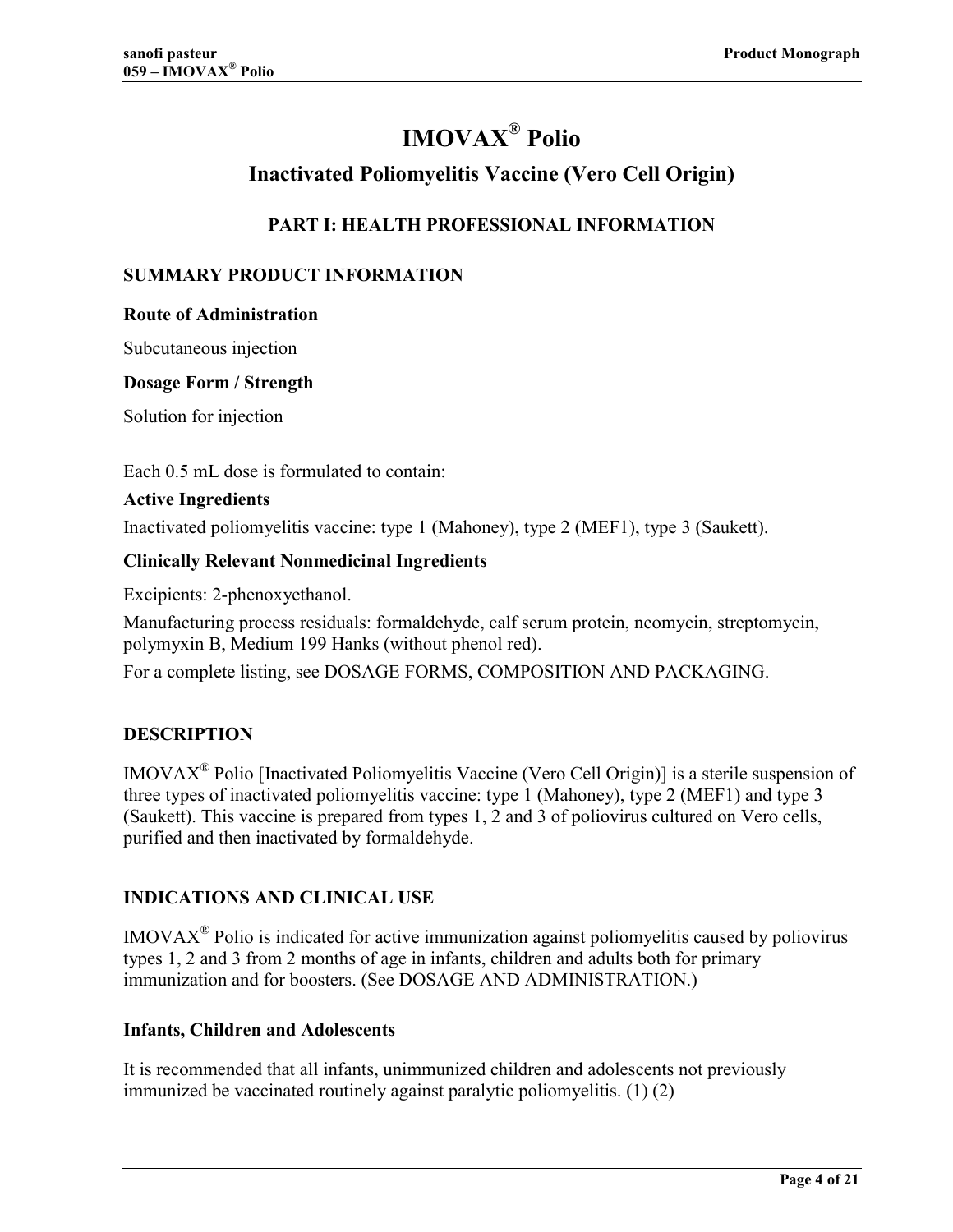# <span id="page-4-0"></span>**Children Incompletely Immunized**

Children of all ages should have their immunization status reviewed and be considered for supplemental immunization.

### **Adults**

All adults at risk of exposure to poliovirus should have their immunization status reviewed. For those who are unvaccinated, who have a history of incomplete immunization, or for whom immunization is uncertain, a primary series of  $IMOVAX^{\circledast}$  Polio is recommended. (See DOSAGE AND ADMINISTRATION, Adults.) The following categories of persons are at increased risk of exposure to poliovirus:  $(1)$   $(3)$ 

- travellers to areas of countries where poliomyelitis is still transmitted [\(4\)](#page-16-0) or may be a risk; [\(5\)](#page-16-0)
- laboratory workers handling specimens that may contain polioviruses;
- health-care workers in close contact with persons who may be excreting wild or vaccine strains of polioviruses;
- unimmunized parents or child-care workers who will be caring for children or unimmunized adults who may be in contact with children (6) in countries where OPV is used, (1) or in rare instances in which infants receive OPV in [a co](#page-16-0)untry in which inactivated polio[myel](#page-16-0)itis vaccine (IPV) is normally used;
- members of communities or specific population groups with disease caused by wild poliovirus. (7)

 $IMOVAX<sup>®</sup>$  Pol[io c](#page-16-0)an be used for completing immunization series in cases of previous clinical poliomyelitis (usually due to only a single poliovirus type) or incomplete immunization with OPV.

## **Pediatrics**

Safety and efficacy of IMOVA $X^{\circledast}$  Polio have been shown in children 6 weeks of age and older.

## **CONTRAINDICATIONS**

Immunization with IMOVA $X^{\mathcal{R}}$  Polio should be deferred in the presence of any acute illness, including febrile illness, to avoid superimposing adverse effects from the vaccine on the underlying illness or mistakenly identifying a manifestation of the underlying illness as a complication of vaccine use. A minor illness such as mild upper respiratory infection is not reason to defer immunization. [\(1\)](#page-16-0)

Allergy to any component of  $IMOVAX^{\circledast}$  Polio, or its container, or an anaphylactic or other allergic reaction to a previous dose of  $IMOVAX^{\circledast}$  Polio is a contraindication to vaccination. For a complete listing, see the DOSAGE FORMS, COMPOSITION AND PACKAGING section of the product monograph.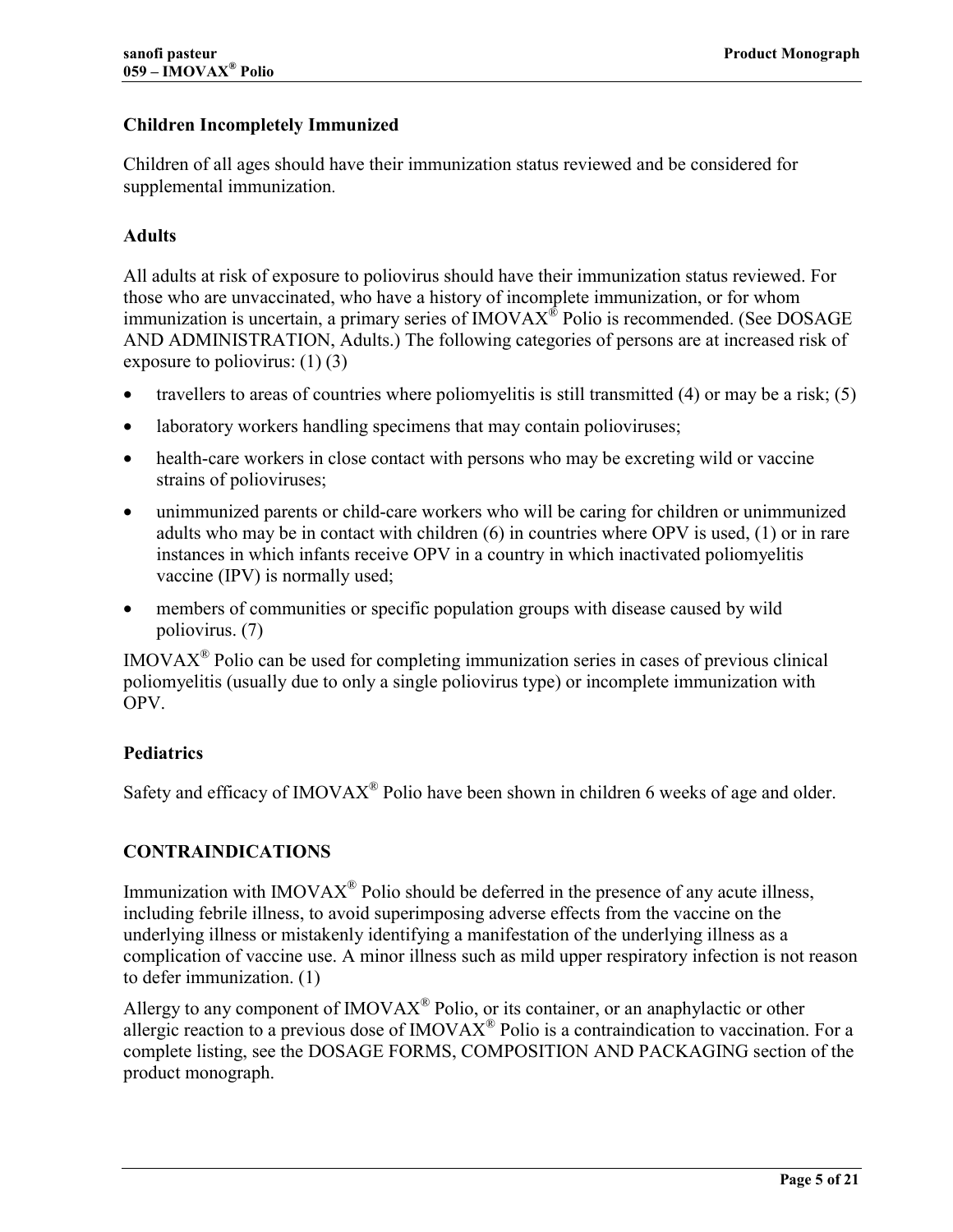# <span id="page-5-0"></span>**WARNINGS AND PRECAUTIONS**

#### **General**

As with any vaccine, immunization with  $IMOVAX^{\circledR}$  Polio may not protect 100% of susceptible persons.

Aseptic technique must be used. Use a separate sterile needle and syringe, or a sterile disposable unit, for each individual dose to prevent disease transmission.

 $IMOVAX^{\circledR}$  Polio should not be administered into the buttocks due to the varying amount of fatty tissue in this region, nor by the intradermal route, since these methods of administration may induce a weaker immune response.

Do not inject into a blood vessel.

IPV should not be used for control of outbreaks of poliomyelitis if OPV is available.

Before administration, take all appropriate precautions to prevent adverse reactions. This includes a review of the patient's history concerning possible hypersensitivity to the vaccine or similar vaccine, previous immunization history, the presence of any contraindications to immunization and current health status.

Before administration of  $IMOVAX^{\circledast}$  Polio, health-care providers should inform the patient, parent or guardian of the benefits and risks of immunization, inquire about the recent health status of the patient and comply with any local requirements regarding information to be provided to the patient before immunization and the importance of completing the immunization series.

It is important that the patient, parent or guardian be questioned concerning any symptoms and/or signs of an adverse reaction after a previous dose of vaccine. (See CONTRAINDICATIONS and ADVERSE REACTIONS.)

#### **Immune**

As with all other products, Epinephrine Hydrochloride Solution (1:1,000) and other appropriate agents should be available for immediate use in case an anaphylactic or acute hypersensitivity reaction occurs. Health-care providers should be familiar with current recommendations for the initial management of anaphylaxis in non-hospital settings, including proper airway management. (1) For instructions on recognition and treatment of anaphylactic reactions, see the current edition [of t](#page-16-0)he Canadian Immunization Guide or visit the Health Canada website.

As each dose may contain undetectable traces of neomycin, streptomycin and polymyxin B, which are used during vaccine production, caution should be exercised when the vaccine is administered to subjects with hypersensitivity to these antibiotics (and other antibiotics of the same classes).

Immunocompromised persons (whether from disease or treatment) may not obtain the expected immune response. If possible, consideration should be given to delaying vaccination until after the completion of any immunosuppressive treatment. (1) Nevertheless, vaccination of subjects with chronic immunodeficiency such as HIV infectio[n is](#page-16-0) recommended even if the antibody response might be limited.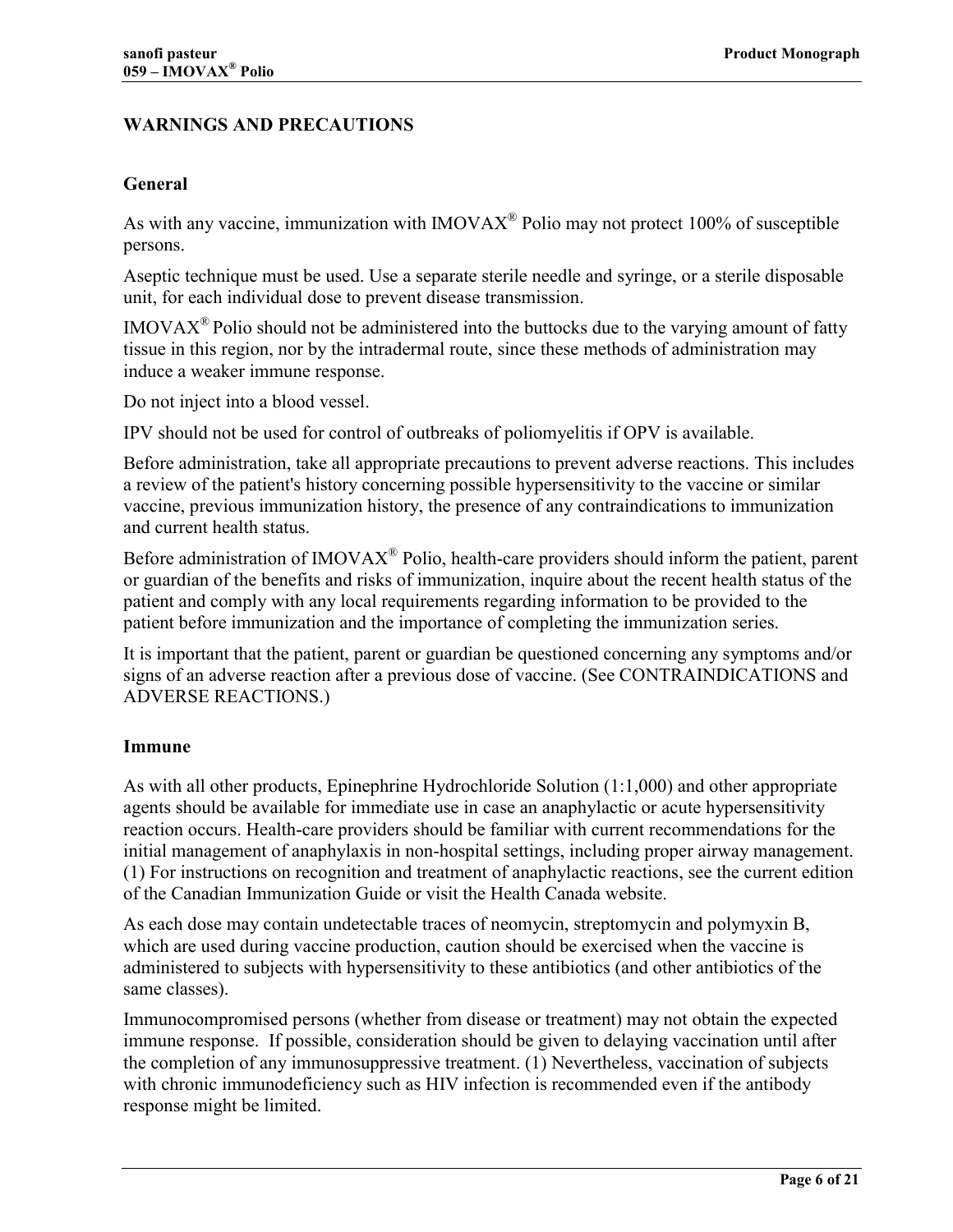# <span id="page-6-0"></span>**Special Populations**

## *Pregnant Women*

There are limited data on the use of this vaccine in pregnant women. Animal studies are insufficient with respect to effects on pregnancy and embryo/fetal development, parturition and postnatal development. No clinical trials with inactivated poliomyelitis vaccine have been conducted on pregnant women. Although there is no convincing evidence documenting adverse effects of inactivated poliomyelitis vaccine on the pregnant woman or the developing fetus, it is prudent on theoretical grounds to avoid vaccinating pregnant women.

The National Advisory Committee on Immunization (NACI) states that IPV is not contraindicated in pregnancy, but its administration should be delayed until after the first trimester, if possible, to minimize any theoretical risk. If risk of exposure is imminent, IPV should be given and is always the vaccine of choice except for outbreak control. [\(1\)](#page-16-0)

### *Nursing Women*

It is not known whether  $IMOVAX^{\circledast}$  Polio is excreted in human milk. Because many drugs are excreted in human milk, caution should be exercised when IMOVAX<sup>®</sup> Polio is administered to a nursing woman.

The National Advisory Committee on Immunization states that inactivated polio vaccine may safely be given to lactating mothers who have not previously been immunized or are travelling to an endemic area. [\(1\)](#page-16-0) 

# **ADVERSE REACTIONS**

## **Adverse Drug Reaction Overview**

Local reactions are usually mild and transient in nature. Systemic adverse reactions reported in infants receiving IPV concomitantly at separate sites or combined with DPT-containing (Diphtheria Tetanus Pertussis) vaccines have been similar to those associated with administration of DPT-containing vaccines alone. [\(8\)](#page-16-0) 

## **Clinical Trial Adverse Drug Reactions**

Because clinical trials are conducted under very specific conditions the adverse reaction rates observed in the clinical trials may not reflect the rates observed in practice and should not be compared to the rates in the clinical trials of another drug. Adverse drug reaction information from clinical trials is useful for identifying drug-related adverse events and for approximating rates.

The local reactogenicity of  $IMOVAX^{\circledR}$  Polio was evaluated in two multicentre randomized clinical trials involving a total of 395 patients and local reactions were uncommonly to very commonly reported: [\(8\)](#page-16-0) 

- injection site redness: in 0.7% to 2.4% of subjects in each trial
- injection site pain: 0.7% to 34%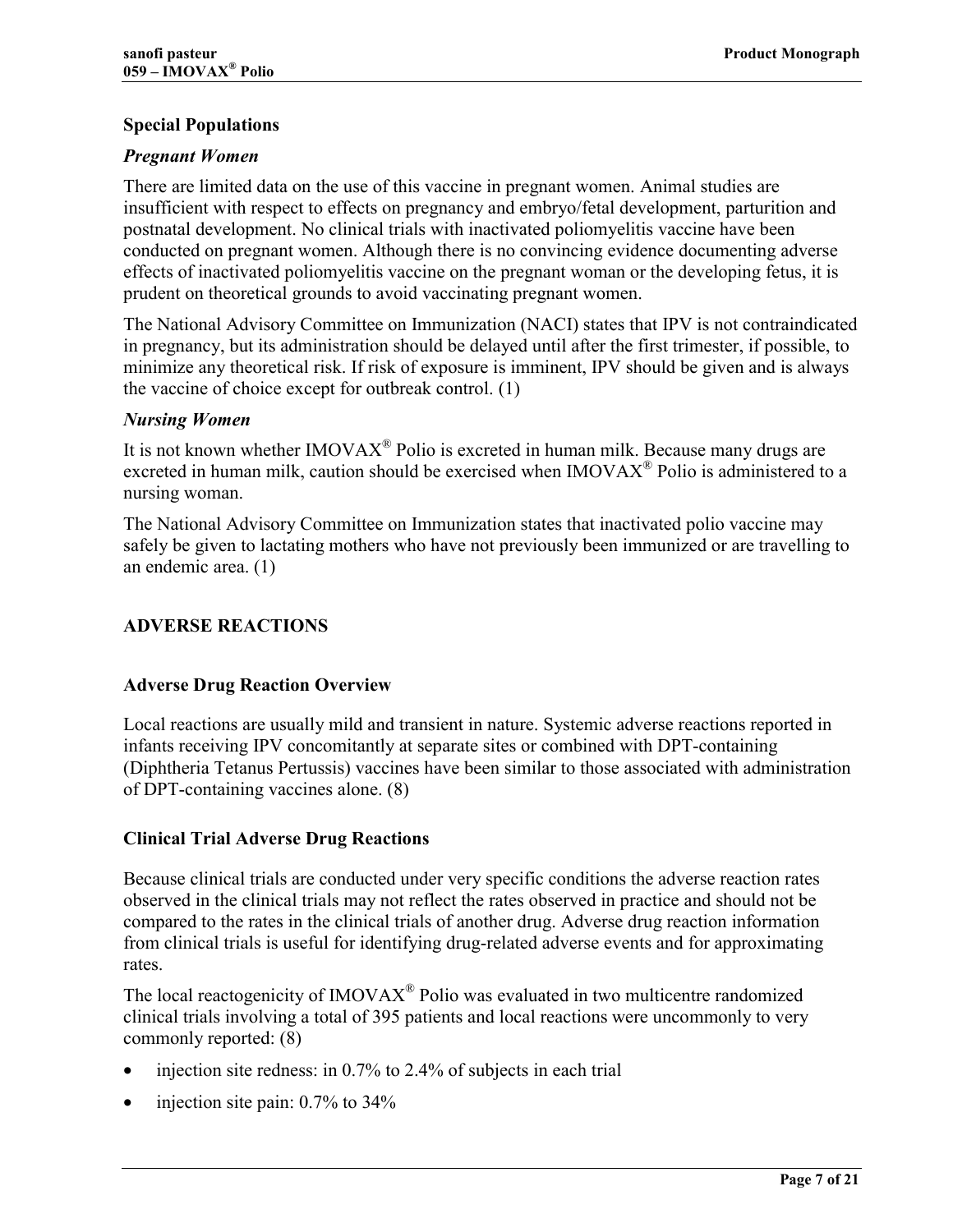<span id="page-7-0"></span>• injection site mass:  $0.4\%$ 

In a multicentre randomized Phase III study involving 205 children, fever >38.1°C was commonly to very commonly observed (in 10% of children after the first dose, in 18% of children after the second dose, in 7% of children after the third dose). [\(8\)](#page-16-0)

In another multicentre randomized Phase III study involving 324 children, it was concluded that  $IMOVAX^{\circledR}$  Polio combined or associated with DPT vaccine was as well-tolerated as DPT vaccine administered alone. [\(8\)](#page-16-0)

## **Post-Market Adverse Drug Reactions**

These frequencies are based on spontaneous reporting rates and have been calculated using number of reports and estimated number of vaccinated patients.

 $IMOVAX<sup>®</sup>$  Polio is rarely administered alone according to the childhood immunization schedules.

Whatever the adverse event reported during the post-marketing experience, its frequency remained very rare  $(<0.01\%$ ).

The most frequently reported adverse events are local reactions and fever (respectively around 20% and 10% of adverse events reported).

#### *Blood and Lymphatic System Disorders*

Very rare  $(<0.01\%)$  lymphadenopathy

#### *General Disorders and Administration Site Conditions*

| Very rare $(<0.01\%)$  | injection site reactions such as injection site edema, injection site<br>pain, injection site rash or injection site mass within 48 hours<br>following the vaccination and lasting one or two days |
|------------------------|----------------------------------------------------------------------------------------------------------------------------------------------------------------------------------------------------|
|                        | transient mild fever (pyrexia) within 24 to 48 hours following the<br>vaccination                                                                                                                  |
| nmune System Disorders |                                                                                                                                                                                                    |

#### *Immune System Disorders*

| Very rare $(<0.01\%)$ | type I hypersensitivity reaction to one component of the vaccine such |
|-----------------------|-----------------------------------------------------------------------|
|                       | as allergic reaction, anaphylactic reaction or anaphylactic shock     |

#### *Musculoskeletal and Connective Tissue Disorders*

| Very rare $(<0.01\%)$           | mild and transitory arthralgia and myalgia within a few days after the<br>vaccination          |
|---------------------------------|------------------------------------------------------------------------------------------------|
| <b>Nervous System Disorders</b> |                                                                                                |
| Very rare $(<0.01\%)$           | short-lasting convulsions, febrile convulsions, within a few days<br>following the vaccination |
|                                 | headache                                                                                       |
|                                 | transient and mild paraesthesia (mainly of limbs) within two weeks<br>after the vaccination    |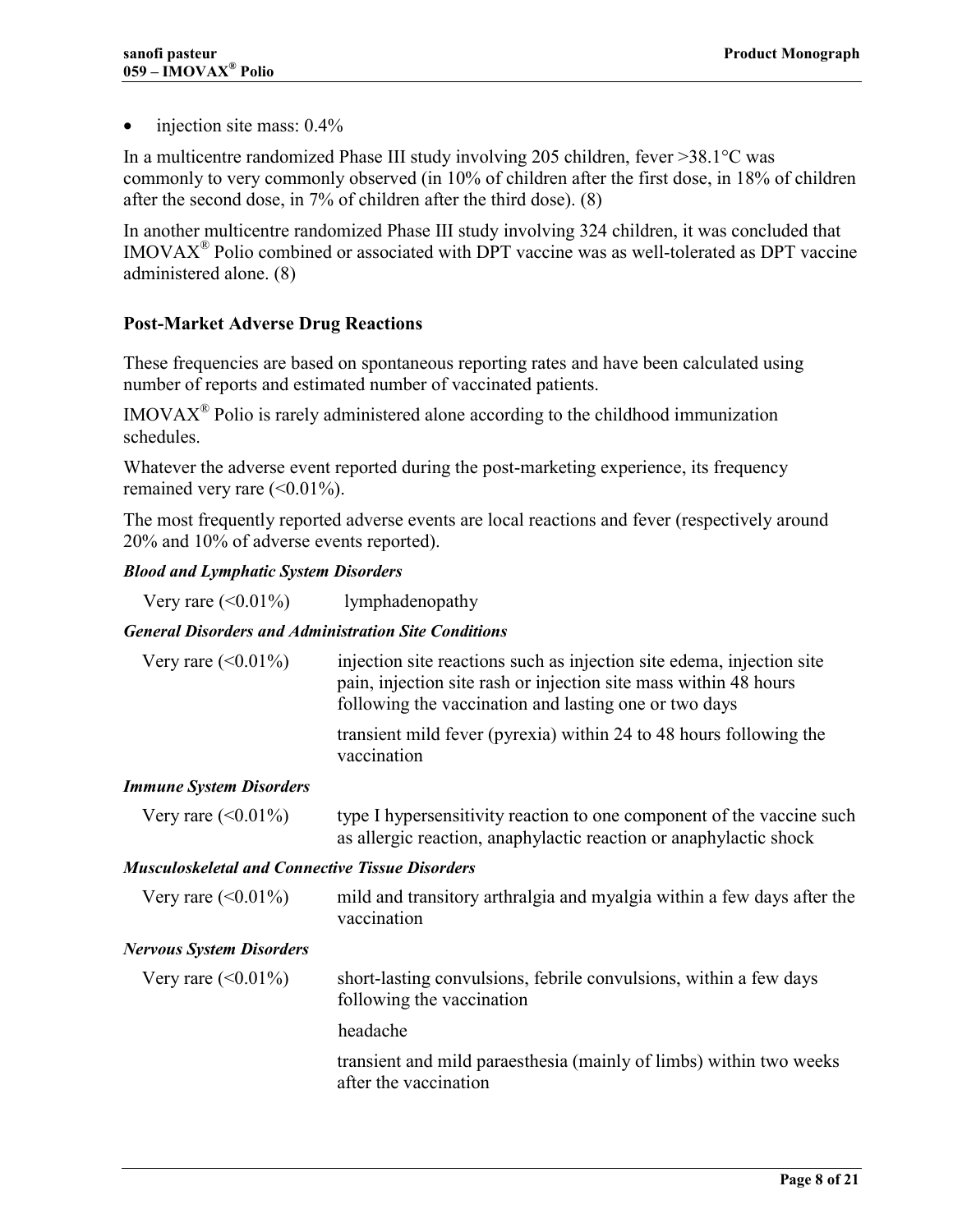#### <span id="page-8-0"></span>*Psychiatric Disorders*

| Very rare $(<0.01\%)$ | within the first hours or days following the vaccination and shortly |
|-----------------------|----------------------------------------------------------------------|
|                       | resolving: agitation, sommolence, irritability                       |

#### *Skin and Subcutaneous Tissue Disorders*

Very rare  $(\leq 0.01\%)$  rash, urticaria

#### **Nervous System**

Although no causal relationship between  $IMOVAX^{\circledast}$  Polio and Guillain-Barré syndrome (GBS) has been established, GBS has been temporally related to administration of another inactivated poliovirus vaccine. [\(9\)](#page-16-0)

An extensive review by the (US) Institute of Medicine of adverse events associated with vaccination suggested that no serious adverse events have been associated with IPV. (7) Although no causal relationship has been established, deaths have occurred in temporal associ[ation](#page-16-0) after vaccination of infants with IPV. [\(9\)](#page-16-0)

Health professionals should report any adverse occurrences temporally related to the administration of the product in accordance with local requirements and to the Global Pharmacovigilance Department, Sanofi Pasteur Limited, 1755 Steeles Avenue West, Toronto, ON, M2R 3T4, Canada. 1-888-621-1146 (phone) or 416-667-2435 (fax).

### **DRUG INTERACTIONS**

There are no known interactions of  $IMOVAX^{\circledR}$  Polio with drugs or foods.

Administering the most widely used live and inactivated vaccines during the same patient visit has produced seroconversion rates and rates of adverse reactions similar to those observed when the vaccines are administered separately. (1) Simultaneous administration using separate syringes at separate sites is suggested, particularly [wh](#page-16-0)en there is concern that an individual may not return for subsequent vaccination.

The first two doses of IMOVAX<sup>®</sup> Polio may be administered at separate sites using separate syringes concomitantly with DPT, acellular pertussis, *Haemophilus influenzae* type b (HIB), and hepatitis B vaccines. From historical data on the antibody responses to diphtheria, tetanus, wholecell or acellular pertussis, Hib, or hepatitis B vaccines used concomitantly or in combination with  $IMOVAX^{\circledR}$  Polio, no interferences have been observed on the immunological end points accepted for clinical protection.

 $IMOVAX^{\circledR}$  Polio may be administered simultaneously with other parenteral vaccines at separate sites with separate syringes.

Except in the case of immunosuppressive therapy (see WARNINGS, Immune), no significant clinical interaction with other treatments or biological products has been documented.

 $IMOVAX^{\circledR}$  Polio should not be mixed in the same syringe with other parenterals.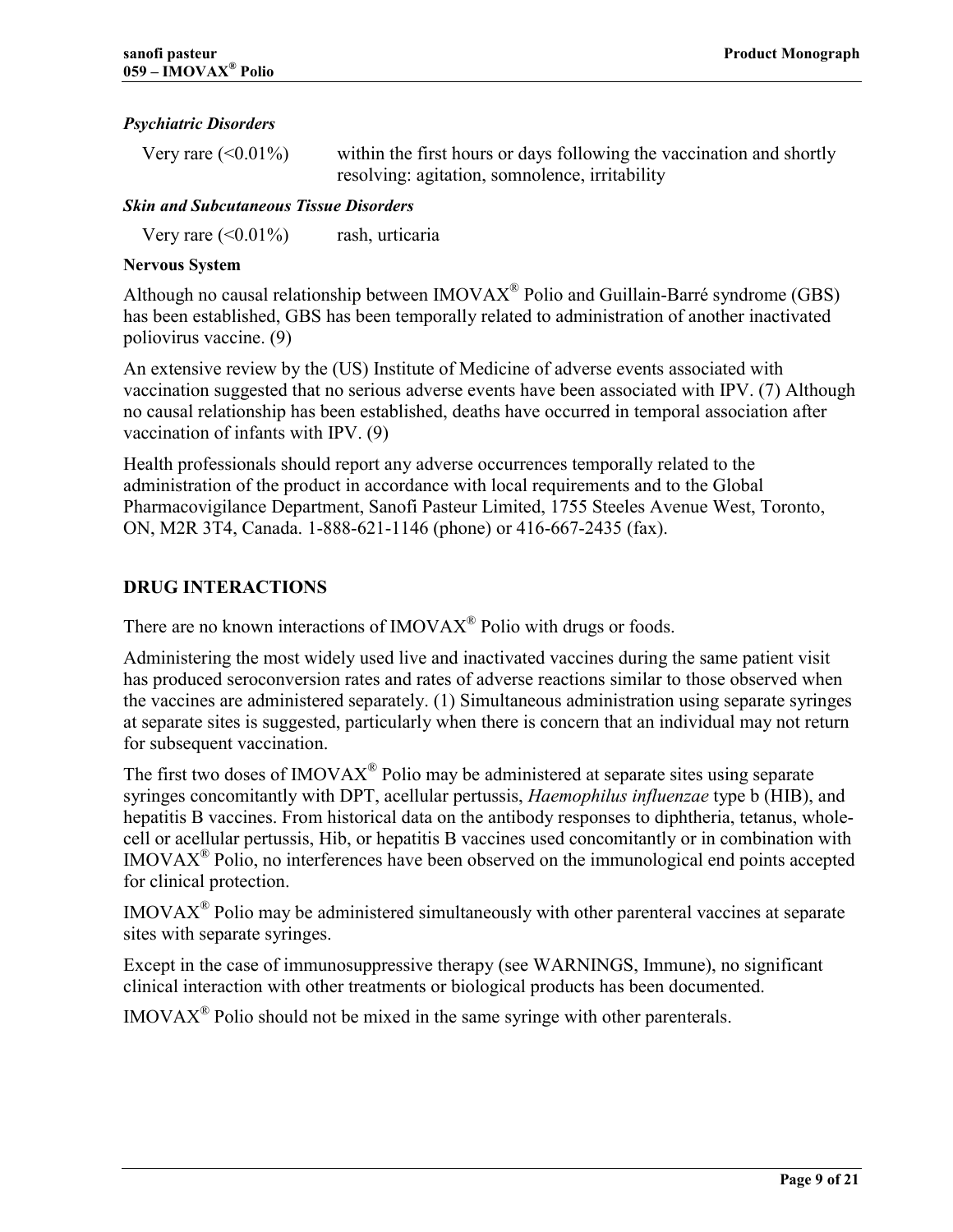# <span id="page-9-0"></span>**DOSAGE AND ADMINISTRATION**

#### **Children**

#### *Primary Immunization*

A primary series of IMOVA $X^{\circledR}$  Polio consists of three 0.5 mL doses administered subcutaneously. The interval between the first two doses should be at least four weeks, but preferably eight weeks. The third dose should follow at least six months but preferably 12 months later. The primary schedule is usually integrated with combination infant vaccines against diphtheria, tetanus, pertussis and *Haemophilus influenzae* type b, beginning at 2 months of age.

Alternatively, three doses of 0.5 mL may be administered at intervals of 8 weeks, followed by a fourth dose of 0.5 mL approximately 12 months after the third dose.

Although it is recommended that immunization be started at 2 months of age, if for any reason it is delayed, the same schedule may be used.

#### *Booster Doses*

All children who received a primary series of  $IMOVAX^{\circledR}$  Polio, or a combination of IPV and OPV, should be given a booster dose at age 4 - 6 years, unless the last dose of the primary series was administered on or after the fourth birthday. An additional booster dose should be given at age 14 - 16 years unless OPV was used exclusively during the primary series. Whether there is a need to administer additional doses routinely is unknown at this time. [\(2\)](#page-16-0) 

A final total of at least four doses is necessary to complete a series of primary and booster doses. Children and adolescents with a previously incomplete series of IPV should receive sufficient additional doses to reach this number.

For children who began their polio immunization series in a country where OPV is used, immunization may be completed using IPV; there is no need to re-start the series. Conversely, children who have been started on an immunization series with IPV and who move to an area where OPV is used may receive the necessary doses of OPV to complete their series. [\(1\)](#page-16-0)

#### **Adults**

For unimmunized adults at increased risk, primary immunization with IPV is recommended as two doses given at an interval of 4 to 8 weeks with a further dose 6 months to 1 year later. Additional considerations are as follows: [\(1\)](#page-16-0)

Travellers who will be departing within 4 weeks should receive a single dose of IPV and the remaining doses later, at the recommended intervals. [\(1\)](#page-16-0)

Unimmunized parents/child-care workers: in those rare instances in which infants receive OPV, there is a very small risk of OPV-associated paralysis to unimmunized parents or to other household contacts. It will generally not be practical for such persons to be fully protected with IPV before the infant is immunized; their risk may be reduced if they are given one dose of IPV at the same time as the first dose is given to the infant. Arrangements should be made for the adults to complete their basic course of immunization. [\(1\)](#page-16-0)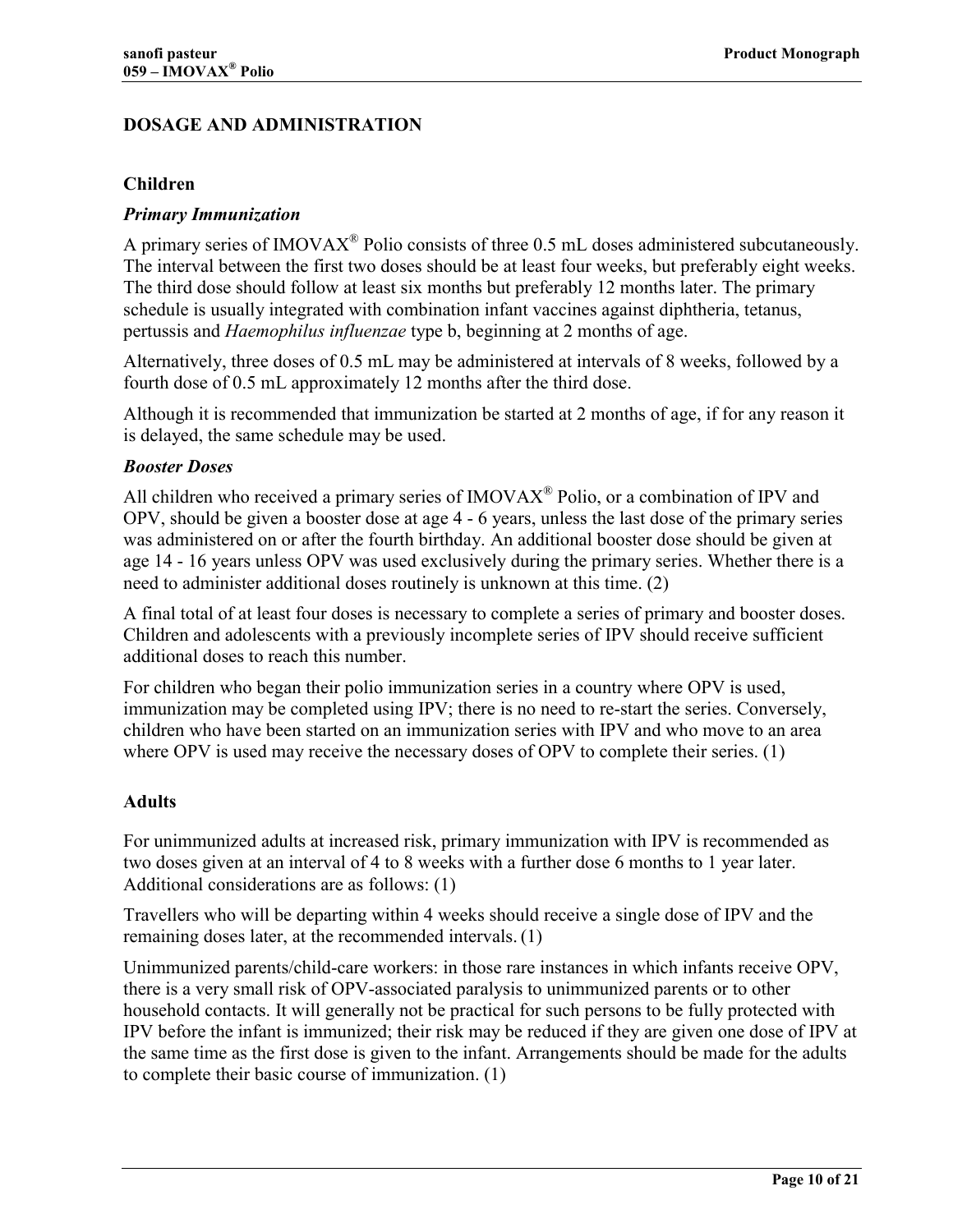<span id="page-10-0"></span>Incompletely immunized adults at increased risk (see INDICATIONS, Adults) who have previously received less than a full primary course of IPV or OPV should receive the remaining  $dose(s)$  of poliovirus vaccine as IPV, regardless of the interval since the last dose. [\(1\)](#page-16-0)

Adults and adolescents who are at greater risk of exposure to poliovirus than the general population (see above) may be given a single dose of IPV if more than 10 years have elapsed since the last dose of their **complete** IPV and/or OPV vaccination series.

#### **Missed Dose**

Time intervals between doses longer than those recommended for routine primary immunization do not necessitate additional doses as long as a final total of four doses is reached.

If a dose is missed, it can be given at any time.

#### **Administration**

Inspect for extraneous particulate matter and/or discolouration before use. If these conditions exist, the product should not be administered.

For information on vaccine administration see the current edition of the Canadian Immunization Guide or visit the Health Canada website.

SHAKE THE PRE-FILLED SYRINGE WELL to uniformly distribute the solution before administration.

Administer IMOVA $X^{\text{R}}$  Polio subcutaneously. In infants and small children, the mid-lateral aspect of the thigh is the preferred site; in older children and adults in the deltoid or triceps area.

Do not inject intravenously.

Needles should not be recapped and should be disposed of properly.

Give the patient a permanent personal immunization record. In addition, it is essential that the physician or nurse record the immunization history in the permanent medical record of each patient. This permanent office record should contain the name of the vaccine, date given, dose, manufacturer and lot number.

#### **OVERDOSAGE**

Not documented.

For management of a suspected drug overdose, contact your regional Poison Control Centre.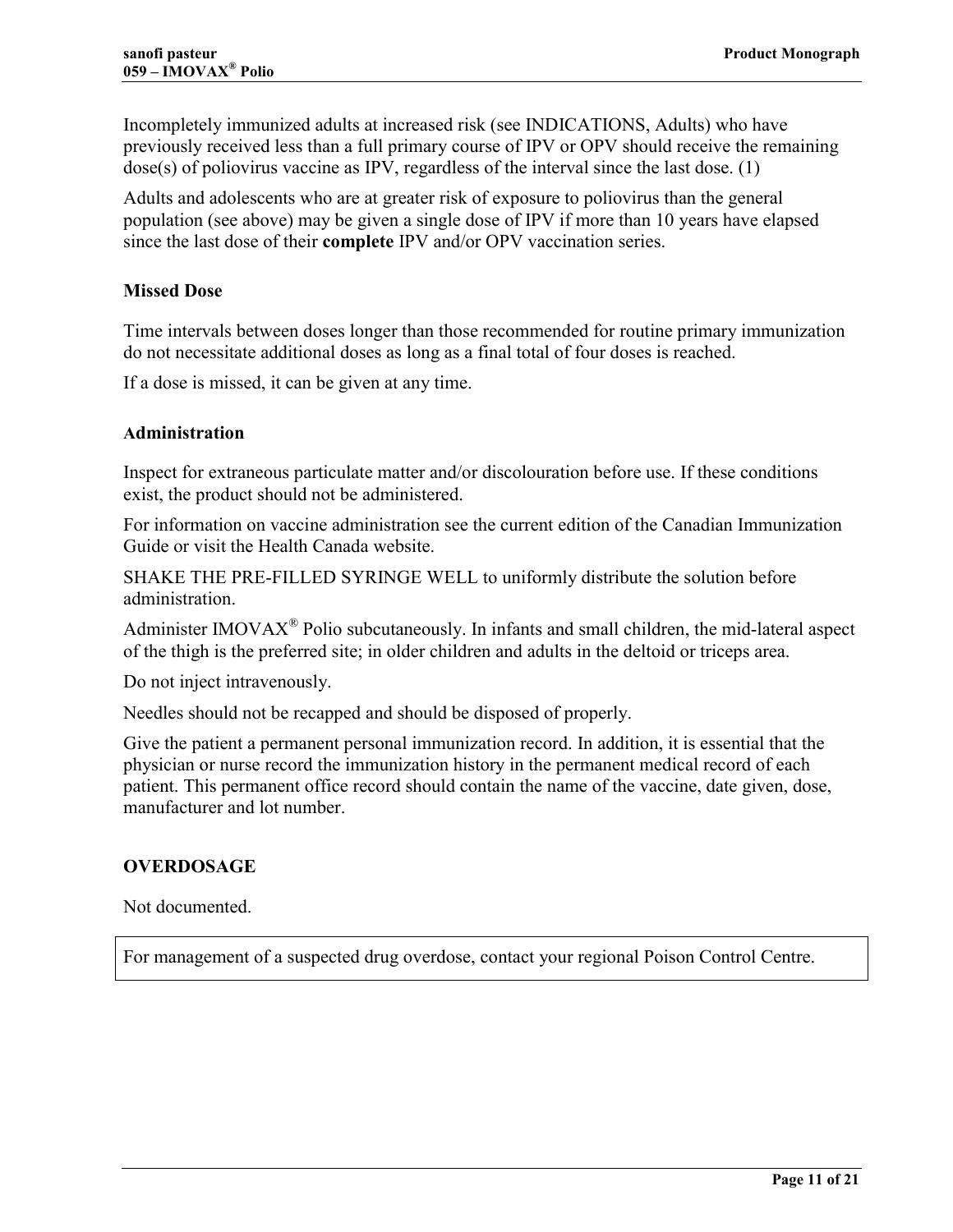# <span id="page-11-0"></span>**ACTION AND CLINICAL PHARMACOLOGY**

### **Mechanism of Action**

 $IMOVAX^{\circledast}$  Polio induces the production of neutralizing antibodies against each type of virus which are related to protective efficacy.

#### **Pharmacodynamics**

IMOVAXÆ Polio is a highly purified, inactivated poliovirus vaccine produced by microcarrier culture. (10) (11) (12) (13) These methods allow for the production of vaccine that induces antibod[y responses in most](#page-16-0) children after administering only two doses. [\(14\)](#page-16-0)

Studies in developed [\(14\)](#page-16-0) and developing (14) (25) countries with a similar inactivated poliovirus vaccine produced by the same technology have shown that a direct relationship exists between the antigenic content of the vaccine and the frequency of seroconversion, antibody titre and immunologic memory.

Inactivated poliovirus vaccine (IPV) reduces fecal and pharyngeal excretion of poliovirus. [\(15\)](#page-16-0) (16) (17) (18) Field studies in the US and Europe have demonstrated herd immunity in [popu](#page-16-0)[lations im](#page-17-0)munized with IPV.  $(19)(20)(21)(22)(23)$ 

### **Duration of Effect**

Immunity following injectable poliovirus vaccines has been shown to persist for 4 or more years after a primary series. [\(24\)](#page-17-0) 

## **STORAGE AND STABILITY**

Store at 2° to 8° C (35° to 46° F). **Do not freeze**. Discard product if exposed to freezing.

Do not use after expiration date.

## **SPECIAL HANDLING INSTRUCTIONS**

The vaccine should be clear and colourless: do not use the vaccine if it has a cloudy appearance.

# **DOSAGE FORMS, COMPOSITION AND PACKAGING**

#### **Dosage Forms**

 $IMOVAX^{\circledR}$  Polio is available in a:

 single dose package containing one 0.5 mL syringe ten dose package containing ten 0.5 mL syringes.

The stopper of the syringe for this product does not contain latex (natural rubber).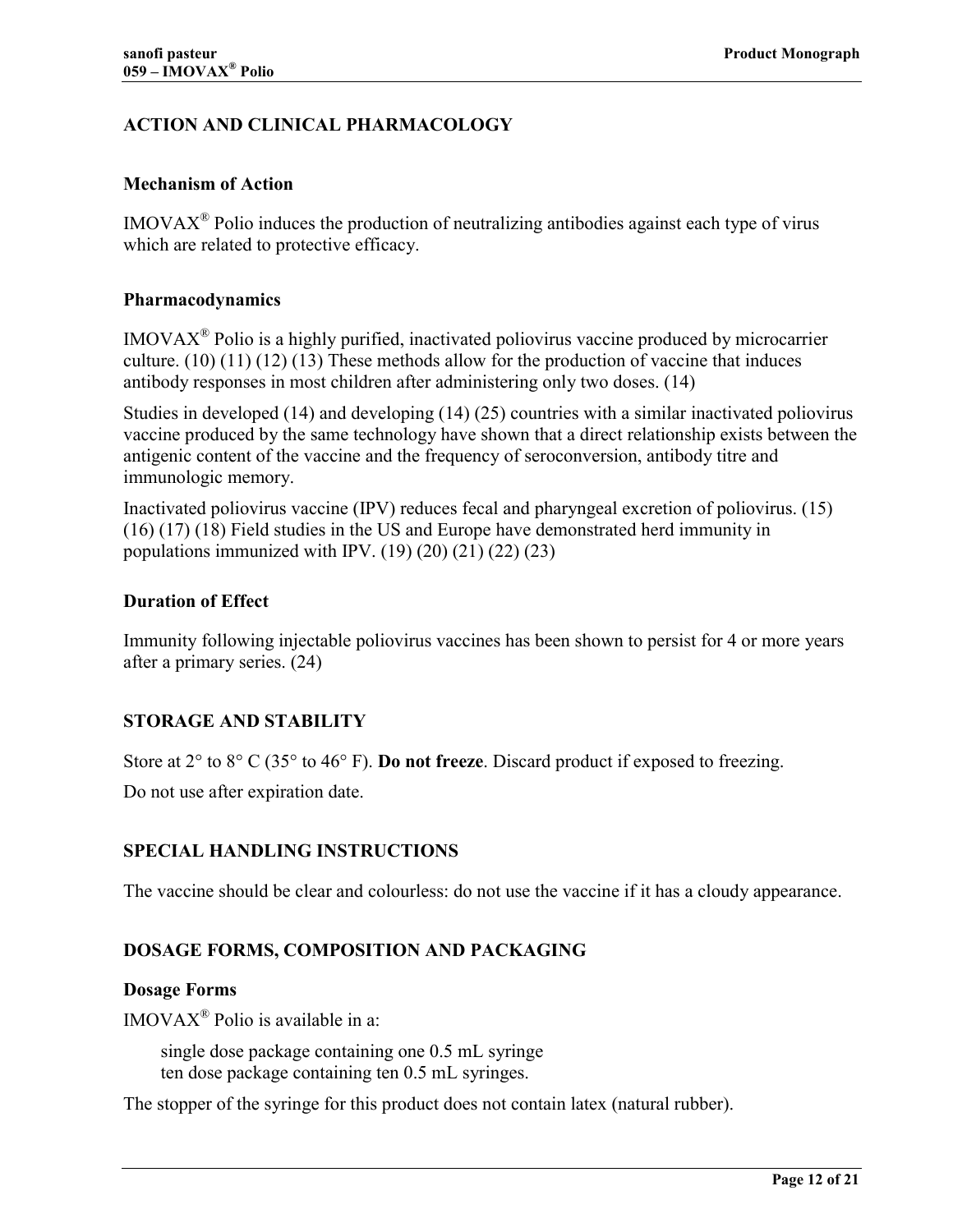# **Composition**

IMOVAXÆ Polio is a clear, colourless solution.

Each 0.5 mL dose contains:

#### **Active Ingredients:**

Inactivated Poliomyelitis Vaccine

| Type 1 (Mahoney) | 40 D-antigen units* |
|------------------|---------------------|
| Type $2$ (MEF1)  | 8 D-antigen units*  |
| Type 3 (Saukett) | 32 D-antigen units* |

\* or the equivalent antigen quantity, determined by suitable immunochemical method

#### **Other Ingredients:**

Excipients:

2-phenoxyethanol  $\leq 1.0\%$ 

Manufacturing Process Residuals:

Formaldehyde  $\leq 0.02\%$ Residual calf serum protein <1 ppm

Trace amounts of neomycin, streptomycin and polymyxin B, Medium 199 Hanks (without phenol red) up to 0.5 mL.

Vaccine Information Service: 1-888-621-1146 or 416-667-2779. Business hours: 8 a.m. to 5 p.m., Eastern Time, Monday to Friday.

Full product monograph available on request or visit us at www.sanofipasteur.ca

Product information as of April 2011.

Manufactured by: **Sanofi Pasteur SA**  Lyon, France

Distributed by: **Sanofi Pasteur Limited**  Toronto, Ontario, Canada

R6-0411 Canada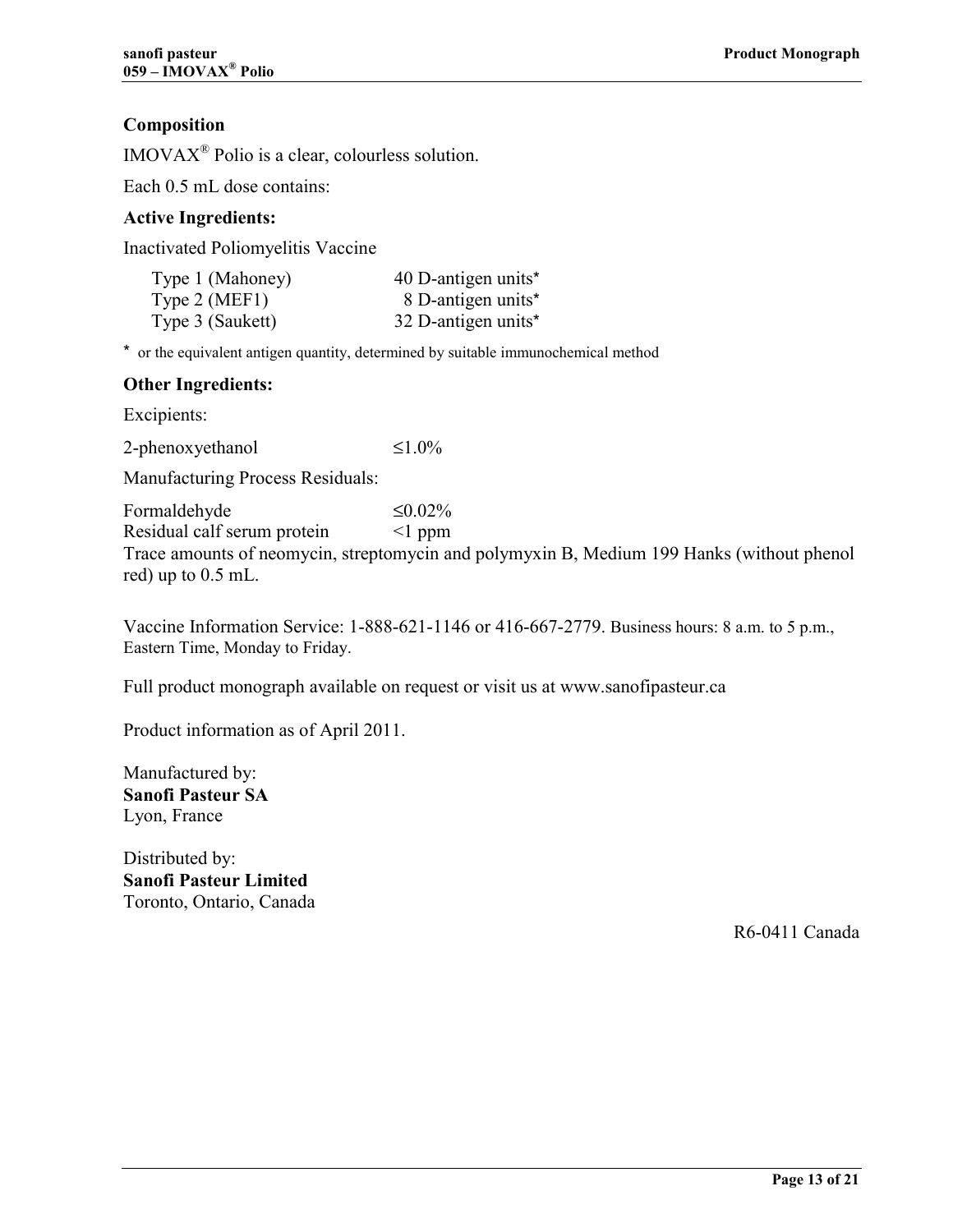# **IMOVAX<sup>®</sup> Polio**

# **Inactivated Poliomyelitis Vaccine (Vero Cell Origin)**

# **PART II: SCIENTIFIC INFORMATION**

### <span id="page-13-0"></span>**PHARMACEUTICAL INFORMATION**

#### **Drug Substance**

Proper name: Inactivated Poliomyelitis Vaccine (Vero Cell Origin)

#### **Product Characteristics**

 $IMOVAX^{\circledR}$  Polio [Inactivated Poliomyelitis Vaccine (Vero Cell Origin)] is a sterile suspension of three types of inactivated poliomyelitis vaccine: type 1 (Mahoney), type 2 (MEF1) and type 3 (Saukett). IMOVA $X^{\circledR}$  Polio is a highly purified, inactivated poliovirus vaccine produced by microcarrier culture. (10) (11) The viruses are grown in cultures of Vero cells, a continuous line of monkey kidney ce[lls, by the](#page-16-0) microcarrier technique. The cells are grown in Eagle MEM modified medium, supplemented with newborn calf serum tested for adventitious agents prior to use, obtained from countries believed to be free of bovine spongiform encephalopathy. For viral growth the culture medium is replaced by  $M-199^a$  without calf serum.

After clarification and filtration, viral suspensions are concentrated by ultrafiltration, and purified by three liquid chromatography steps; one column of anion exchanger, one column of gel filtration and again one column of anion exchanger. After re-equilibration of the purified viral suspension, with Medium M-199 and adjustment of the antigen titre, the monovalent viral suspensions are inactivated at  $+37^{\circ}$ C for at least 12 days with 1:4,000 formalin.

This vaccine fulfills European Pharmacopoeia and WHO requirements.

## **CLINICAL TRIALS**

<u>.</u>

IMOVAXÆ Polio induces antibody responses in most children after administering only two doses. [\(14\)](#page-16-0)

Studies in developed [\(14\)](#page-16-0) and developing [\(25\) \(26\)](#page-17-0) countries with a similar inactivated poliovirus vaccine produced by the same technology have shown that a direct relationship exists between the antigenic content of the vaccine and the frequency of seroconversion, antibody titre and immunologic memory.

a Medium 199 Hanks (without phenol red) is a complex mixture of aminoacids (including phenylalanine), mineral salts, vitamins and other components (including glucose), supplemented with polysorbate 80, diluted in water for injections.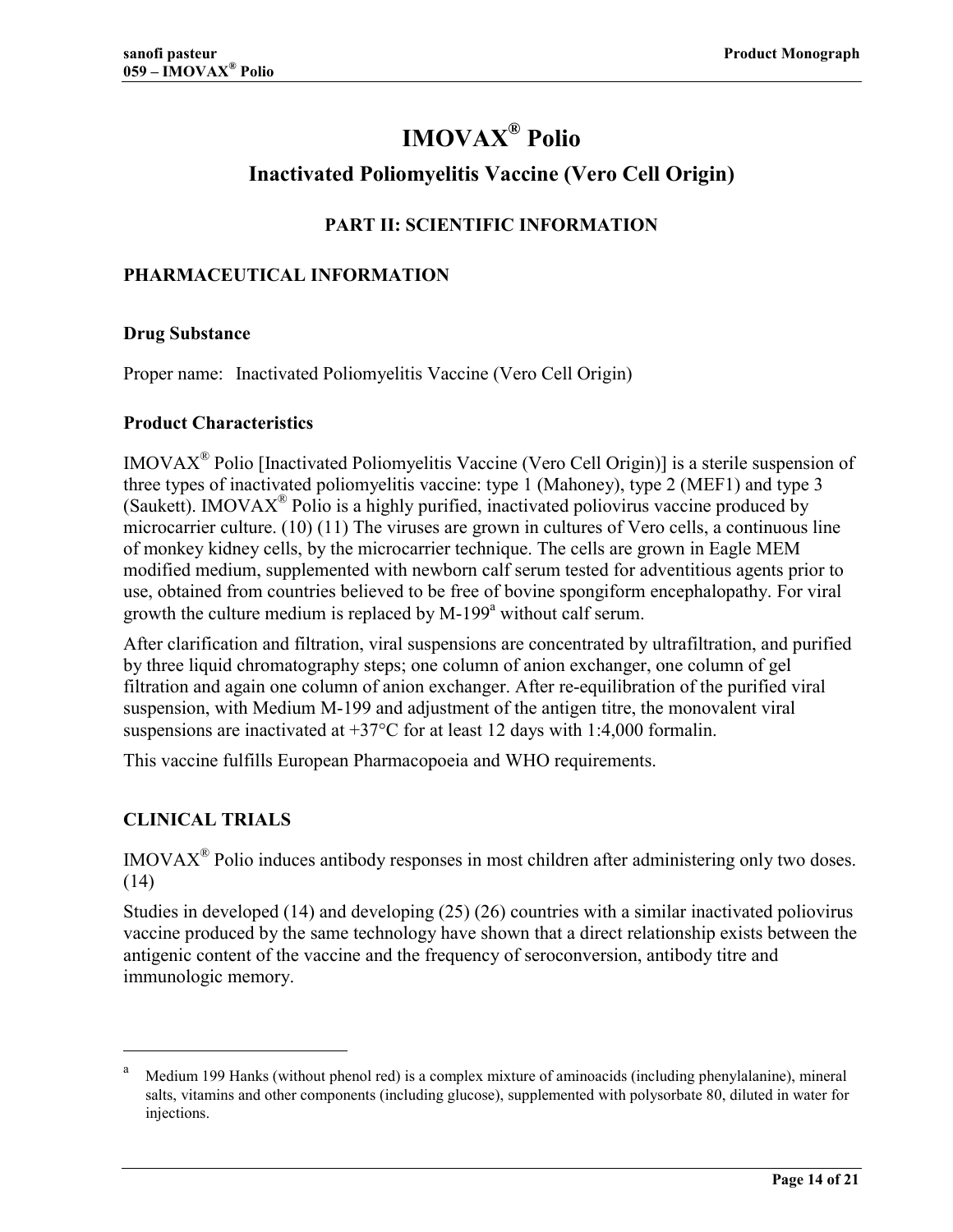<span id="page-14-0"></span>A study involving two-month-old infants who had received  $IMOVAX^{\circledR}$  Polio demonstrated that seroconversion to all three types of poliovirus occurred in 99% of these infants after two doses of vaccine and immunologic memory in 100% as revealed by high titres of neutralizing antibody in response to a booster dose at 18 months. [\(27\)](#page-17-0)

An additional study was carried out in infants receiving two primary doses and a single booster dose of either IMOVAX<sup>®</sup> Polio, or a combined schedule of IMOVAX<sup>®</sup> Polio followed by oral poliovirus vaccine (OPV). (28) Excellent neutralizing antibody levels and immunologic memory were attained in all infants[, rega](#page-17-0)rdless of the schedule or type of vaccine. Detectable neutralizing antibodies were induced by  $\text{IMOVAX}^{\circledR}$  Polio after two doses of vaccine in 98.3% (type 1), 100% (type 2) and 97.5% (type 3) of the children. A booster dose resulted in detectable neutralizing antibodies in 98.2% (type 1) and 100% (types 2 and 3) of the children. A combined schedule of two doses of IMOVA $\overline{X}^{\text{R}}$  Polio and an OPV booster gave 100% seroconversion.

# **DETAILED PHARMACOLOGY**

Poliomyelitis is a disease that may cause irreversible paralysis in a certain proportion of infected persons. It is a highly infectious disease caused by three types of the enterovirus poliovirus. [\(1\)](#page-16-0) It is primarily spread by the fecal-oral route of transmission but may also be spread by the pharyngeal route. Following introduction of poliovirus vaccine in Canada in 1955, indigenous disease has been virtually eliminated.

The last significant outbreak of poliomyelitis occurred in 1978-79, when there were 11 cases of paralytic disease among unimmunized contacts of imported cases. The last case of poliomyelitis attributed to imported, wild virus occurred in 1988. (1) However, circulation of wild viruses does occur in rare circumstances, (29) and it remains cru[cial](#page-16-0) that the highest possible level of vaccineinduced immunity be mainta[ined](#page-17-0) in the population.

IPV is able to induce secretory antibody (IgA) produced in the pharynx and gut and reduces pharyngeal excretion of poliovirus type 1 from 75% in children with neutralizing antibodies at levels less than 1:8 to 25% in children with neutralizing antibodies at levels more than 1:64. [\(30\)](#page-17-0) [\(31\) \(32\)](#page-17-0) [\(15\) \(16\)](#page-16-0) [\(17\) \(18\) \(33\) \(20\)](#page-17-0)

Field studies in the US and Europe have demonstrated herd immunity in populations immunized with IPV. (19) (20) (21) (22) (23) Approximately 98.5% of vaccinees demonstrated detectable circulatin[g antibody and/or a boos](#page-17-0)ter response signifying immunologic memory to type 1 poliovirus 10 years after initial immunization with a Swedish IPV in a study on long-term persistence of circulating antibody. [\(1\)](#page-16-0)

Immunity following injectable poliovirus vaccines has been shown to persist for 4 or more years after a primary series. [\(24\)](#page-17-0) 

# **TOXICOLOGY**

Data in animals including single dose, repeated dose and local tolerance studies revealed no unexpected findings and no target organ toxicity.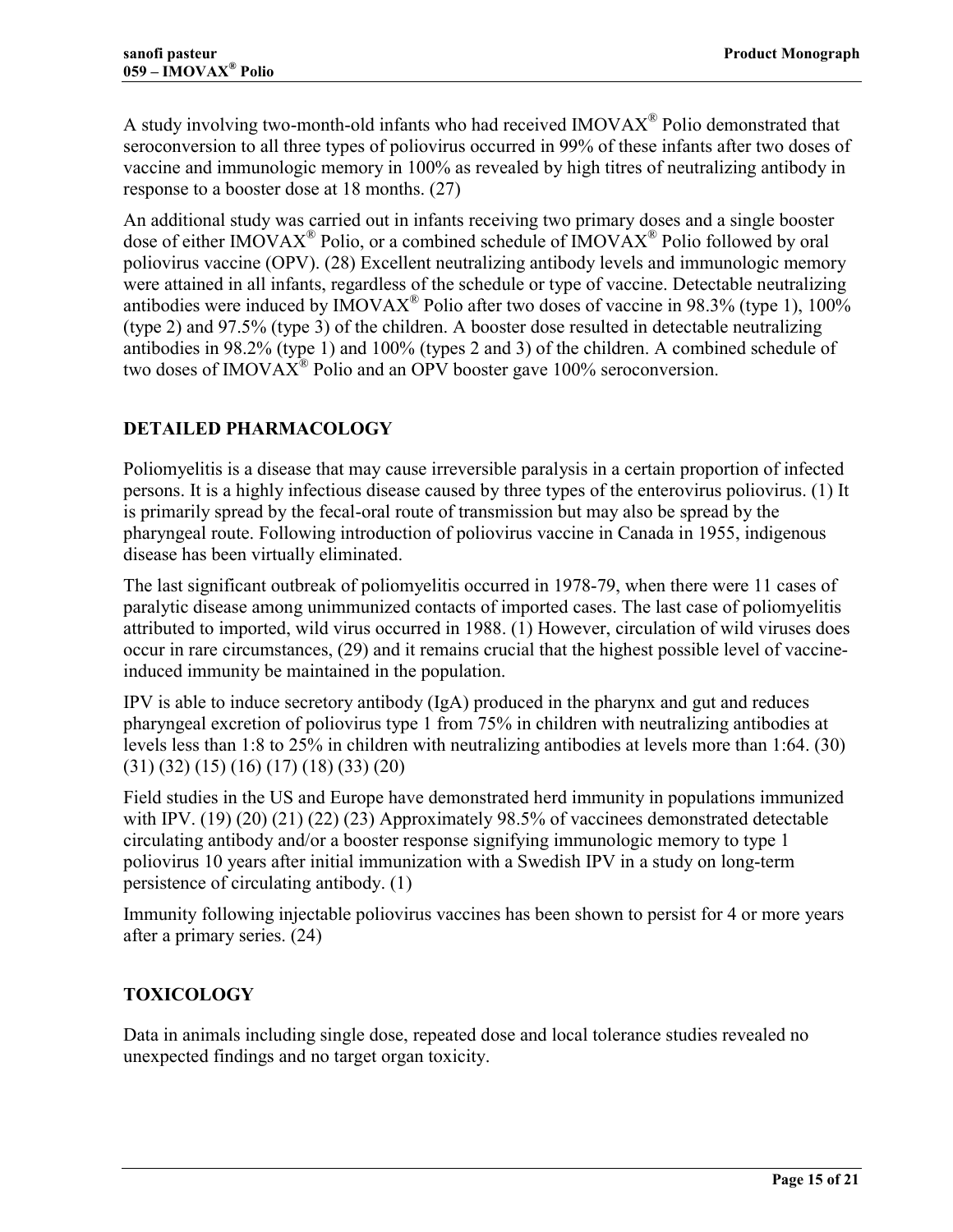Vaccine Information Service: 1-888-621-1146 or 416-667-2779. Business hours: 8 a.m. to 5 p.m. Eastern Time, Monday to Friday.

Full product monograph available on request or visit us at [www.sanofipasteur.ca](http://www.sanofipasteur.ca/#nameddest=www.sanofipasteur.ca)

Product information as of April 2011.

Manufactured by: **Sanofi Pasteur SA**  Lyon, France

Distributed by: **Sanofi Pasteur Limited**  Toronto, Ontario, Canada

R6-0411 Canada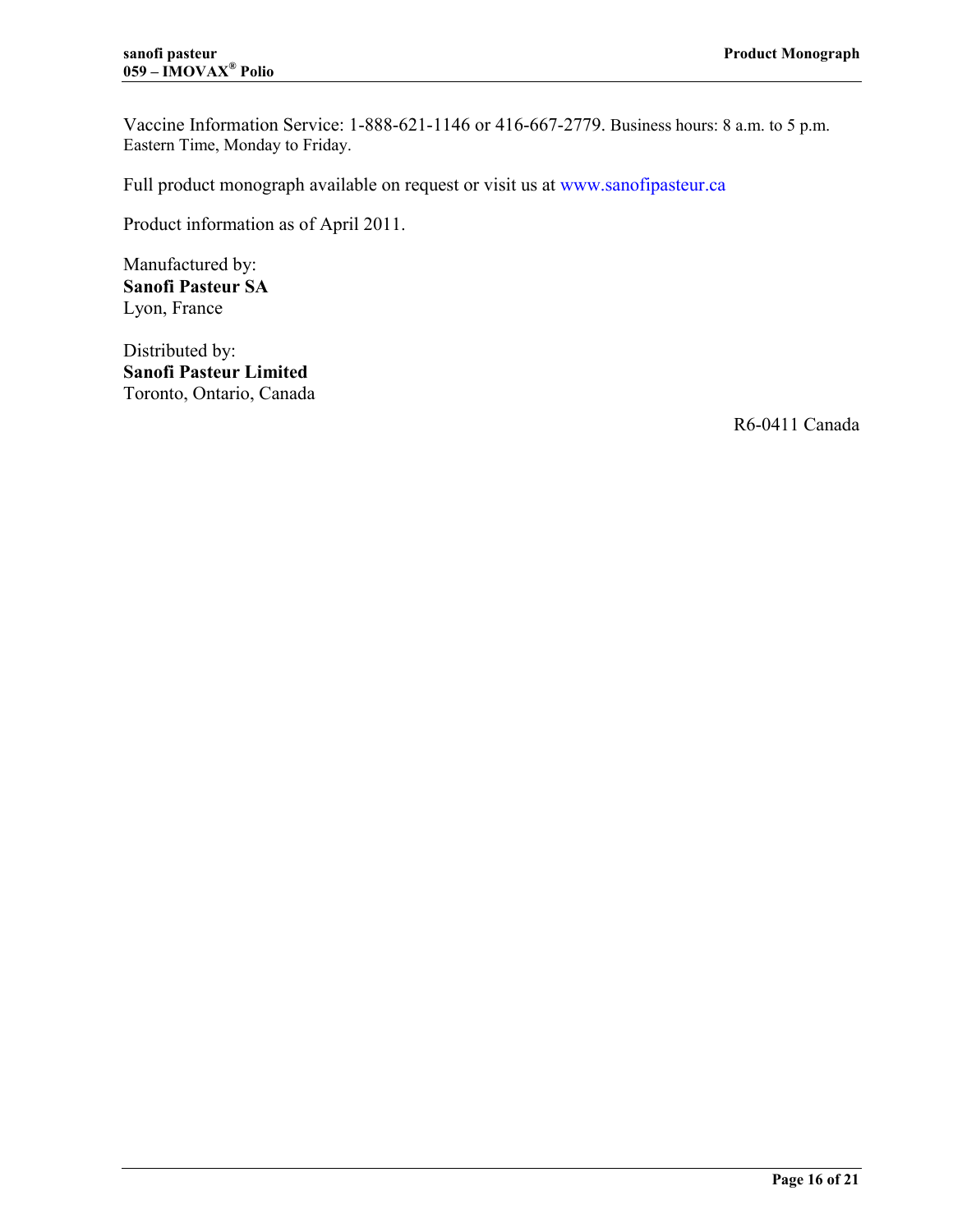# **References List**

- <span id="page-16-0"></span>1 National Advisory Committee on Immunization (NACI). Canadian Immunization Guide, Seventh ed. Her Majesty the Queen in right of Canada, represented by the Minister of Public Works and Government Services Canada, 2006. p. 41,42,75,277-84.
- 2 Immunization Practices Advisory Committee (ACIP), Poliomyelitis Prevention: Enhancedpotency inactivated poliomyelitis vaccine supplementary statement. MMWR 1987;36(48):795-8.
- 3 Recommendation of the Immunization Practices Advisory Committee (ACIP), Poliomyelitis Prevention. MMWR 1982;31(3):22-6,31-4.
- 4 WHO Travel Book. International travel and health [cited 2004 Sep 10]. Available from www.who.int/ith/chapter06\_01.html
- 5 Public Health Agency of Canada. Disease Information Poliomyelitis on line at www.phacaspc.gc.ca/tmp-pmv/info/polio\_e.html
- 6 CDC Imported vaccine-associated paralytic poliomyelitis United States, 2005. MMWR 2006;55(04):97-9.
- 7 CDC Poliomyelitis prevention in the United States. Updated recommendations of the Advisory Committee on Immunization Practices (ACIP) MMWR 2000;49(RR-5):13.
- 8 Data on File at Sanofi Pasteur SA.
- 9 Sratton KR, et al, eds. Adverse Events Associated with Childhood Vaccines; Evidence bearing on causality. Washington (DC): National Academy Press. 1994:201,204,295-9.
- 10 van Wezel AL, et al. Inactivated poliovirus vaccine: current production methods and new developments. Rev Infect Dis 1984;6(Suppl 2):S335-40.
- 11 Montagnon BJ, et al. Industrial scale production of inactivated poliovirus vaccine prepared by culture of vero cells on microcarrier. Rev Infect Dis 1984;6(Suppl 2):S341-4.
- 12 Montagnon BJ, et al. Experience with Vero cells at Pasteur Merieux Connaught. Dev Biol Stand 1999;98:137-40.
- 13 Montagnon BJ, Vincent-Falquet JC. Experience with the Vero cell line. Dev Biol Stand 1998;93:119-23.
- 14 Salk J, et al. Antigen content of inactivated poliovirus vaccine for use in a one- or two-dose regimen. Ann Clin Res 1982;14:204-12.
- 15 Marine WM, et al. Limitation of fecal and pharyngeal poliovirus excretion in Salkvaccinated children. A family study during a type 1 poliomyelitis epidemic. Amer J Hyg 1962;76:173-75.
- 16 Bottiger M, et al. Vaccination with attenuated type 1 poliovirus, the Chat strain. II. Transmission of virus in relation to age. Acta Paed Scand 1966;55:416-21.
- 17 Dick GWA, et al. Vaccination against poliomyelitis with live virus vaccines. Effect of previous Salk vaccination on virus excretion. Brit Med J 1961;2:266-9.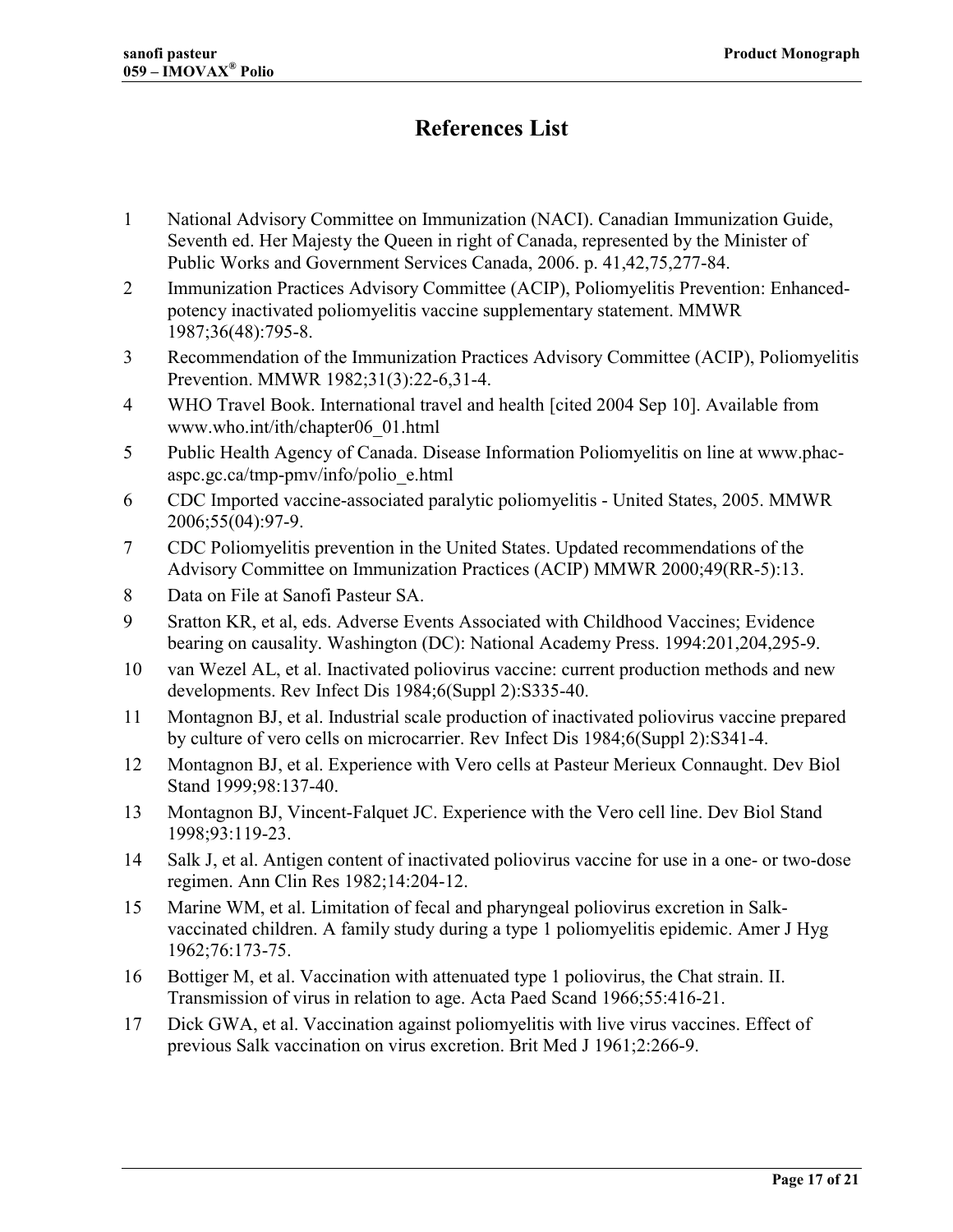- <span id="page-17-0"></span>18 Wehrle PF, et al. Transmission of poliovirus; III. Prevalence of polioviruses in pharyngeal secretions of infected household contacts of patients with clinical disease. Pediatrics 1961;27:762-64.
- 19 Bottiger M. Long-term immunity following vaccination with killed poliovirus vaccine in Sweden, a country with no circulating poliovirus. Rev Infect Dis 1984;6(Suppl 2):S548-51.
- 20 Chin TDY. Immunity induced by inactivated poliovirus vaccine and excretion of virus. Rev Infect Dis 1984;6(Suppl 2):S369-70.
- 21 Salk D. Herd effect and virus eradication with use of killed poliovirus vaccine. Dev Biol Stand 1981;47:247-55.
- 22 Bijerk H. Surveillance and control of poliomyelitis in the Netherlands. Rev Infect Dis 1984;6(Suppl 2):S451-6.
- 23 Lapinleimu K. Elimination of poliomyelitis in Finland. Rev Infect Dis 1984;6(Suppl 2):S457-60.
- 24 Plotkin SA, Vidor E. Poliovirus Vaccine--Inactivated. In: Plotkin SA, Orenstein WA, editors Vaccines 4th ed. Philadelphia, PA: W.B. Saunders 2004 p. 638.
- 25 Salk J, et al. Killed poliovirus antigen titration in humans. Dev Biol Stand 1978;41:110-32.
- 26 Salk J, et al. Theoretical and practical considerations in the application of killed poliovirus vaccine for the control of paralytic poliomyelitis. Dev Biol Stand 1981;47:181-98.
- 27 McBean AM, et al. Serologic response to oral polio vaccine and enhanced-potency inactivated polio vaccines. Am J Epidemiol 1988;128:15-28.
- 28 Faden H, et al. Combined use of inactivated and live polio vaccines: A tale of two vaccines and a solution to the controversy? Pediatric Research 1988;23(4):368A.
- 29 National Advisory Committee on Immunization (NACI): Genomic analysis of type 3 wild poliovirus isolates in southern Alberta. CCDR 1993;19(13):96-9.
- 30 Murdin AD, et al. Inactivated poliovirus vaccine: past and present experience. Vaccine 1996;8:735-46.
- 31 Vidor E, et al. The place of DTP/eIPV vaccine in routine paediatric vaccination. Rev Med Virol 1994;4:261-77.
- 32 Plotkin SA, et al. Inactivated polio vaccine for the United States: a missed vaccination opportunity. Pediatr Infect Dis J 1995;14:835-9.
- 33 Adenyi-Jones SC, et al. Systemic and local immune responses to enhanced-potency inactivated poliovirus vaccine in premature and term infants. J Pediatr 1992;120(5):686-9.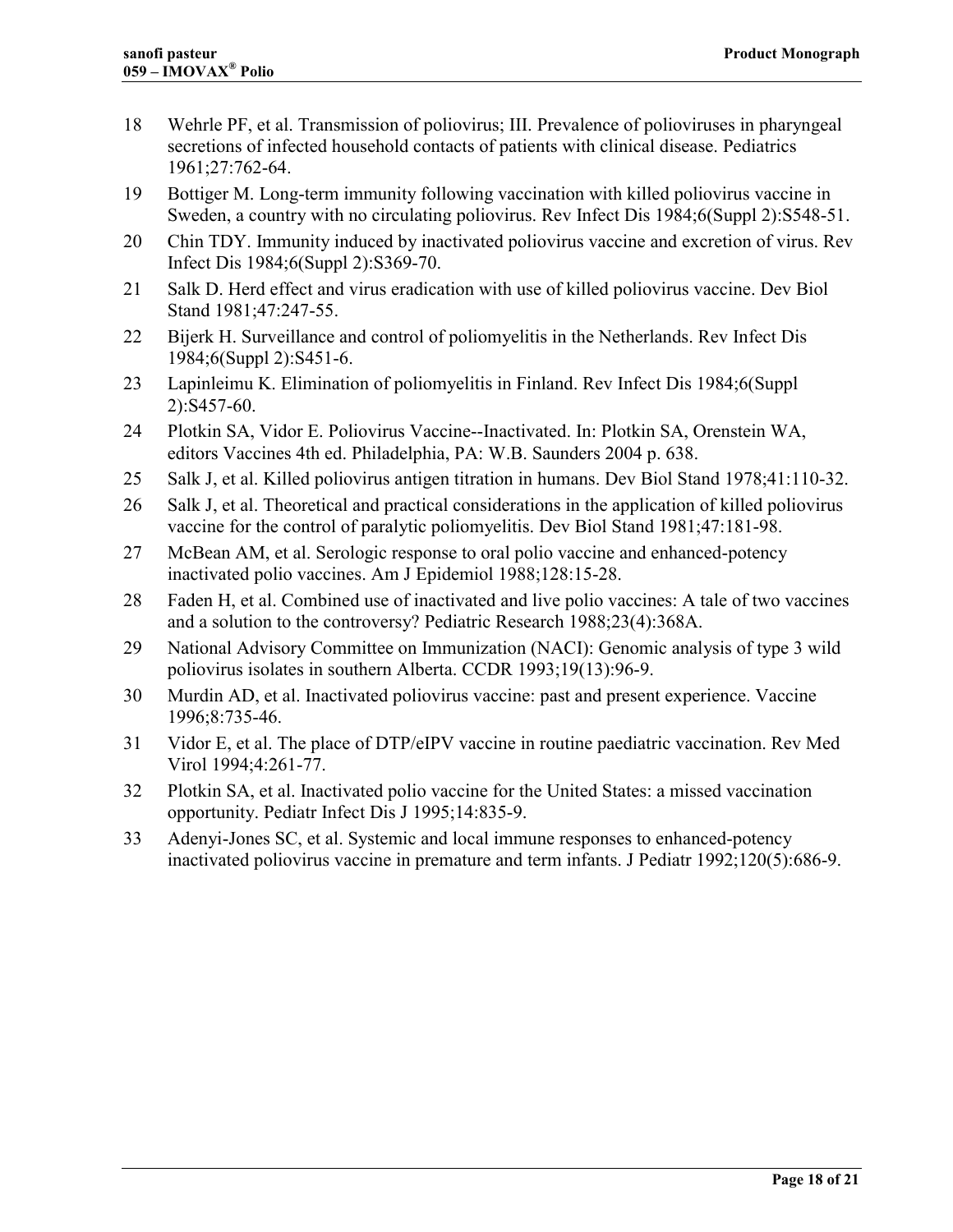#### **IMPORTANT: PLEASE READ**

#### <span id="page-18-0"></span>**PART III: CONSUMER INFORMATION**

#### **IMOVAX<sup>®</sup> Polio**

#### **Inactivated Poliomyelitis Vaccine (Vero Cell Origin)**

This leaflet is part III of a three-part "Product Monograph" published when  $IMOVAX^{\circledast}$  Polio was approved for sale in Canada and is designed specifically for Consumers. This leaflet is a summary and will not tell you everything about  $IMOVAX^®$ Polio. Contact your doctor, nurse or pharmacist if you have any questions about the vaccine.

#### **ABOUT THIS MEDICATION**

#### **What the medication is used for:**

 $IMOVAX^{\circledR}$  Polio is a vaccine used to prevent poliomyelitis (also known as polio).

Polio is a disease caused by three types of poliovirus. People can get polio from drinking water or eating food with the polio virus in it. It is also spread from person to person. While most infections do not result in illness, severe infections can kill nerve cells. This leaves muscles permanently weak or damaged. About 1 in every 100 persons infected with the virus becomes paralyzed. Polio can paralyze muscles used for breathing, talking, eating and walking. It can also cause death.

This vaccine may be given to adults and children 2 months of age and older.

#### **What it does:**

 $IMOVAX^{\circledast}$  Polio causes your body to produce its own natural protection against polio viruses. After you get an IMOVA $X^{\circledR}$  Polio injection, your body begins to make substances called antibodies. Antibodies help your body to fight disease. When you are exposed to polio viruses, the antibodies will help to keep you from getting sick.

#### **When it should not be used:**

 $IMOVAX^{\circledR}$  Polio should not be used in the following situations:

Do not give  $IMOVAX^{\circledast}$  Polio to anyone who has had an allergic reaction to any component of the vaccine or its container.

Do not give IMOVA $X^{\otimes}$  Polio to a person who has a fever or serious illness. Wait until the person is better before giving the vaccine. A person who has had a mild illness (such as a mild cold) may have the vaccine. Ask your doctor, nurse or pharmacist for advice.

#### **What the medicinal ingredient is:**

Each 0.5 mL dose of  $IMOVAX^{\circledR}$  Polio contains killed purified viruses from three strains of poliomyelitis viruses

#### **What the important nonmedicinal ingredients are:**

calf serum protein, formaldehyde, neomycin, polymyxin B, streptomycin and 2-phenoxyethanol

*For a full listing of nonmedicinal ingredients see Part 1 of the product monograph.* 

#### **What dosage forms it comes in:**

A syringe containing a liquid vaccine dose of 0.5 mL for subcutaneous injection.

#### **WARNINGS AND PRECAUTIONS**

BEFORE you use  $IMOVAX^{\circledast}$  Polio talk to your doctor, nurse or pharmacist if you or your child have any of the following conditions:

- **Persons with diseases of the immune system or taking a medical treatment that affects the immune system**. The vaccine may provide you with a lower level of protection than it does for people with healthy immune systems.
- **Persons who have bleeding disorders or are on blood-thinning medications.** Tell the person giving you the injection about your condition. There is a risk of excessive bleeding where you get the injection if it is not done carefully.
- **Pregnant or breast-feeding women.** It is important that you understand the risks and benefits of vaccination. IMOVAX<sup>®</sup> Polio should be given to a pregnant or nursing woman only if it is clearly needed. Tell the person giving you the injection if you are pregnant or breast-feeding.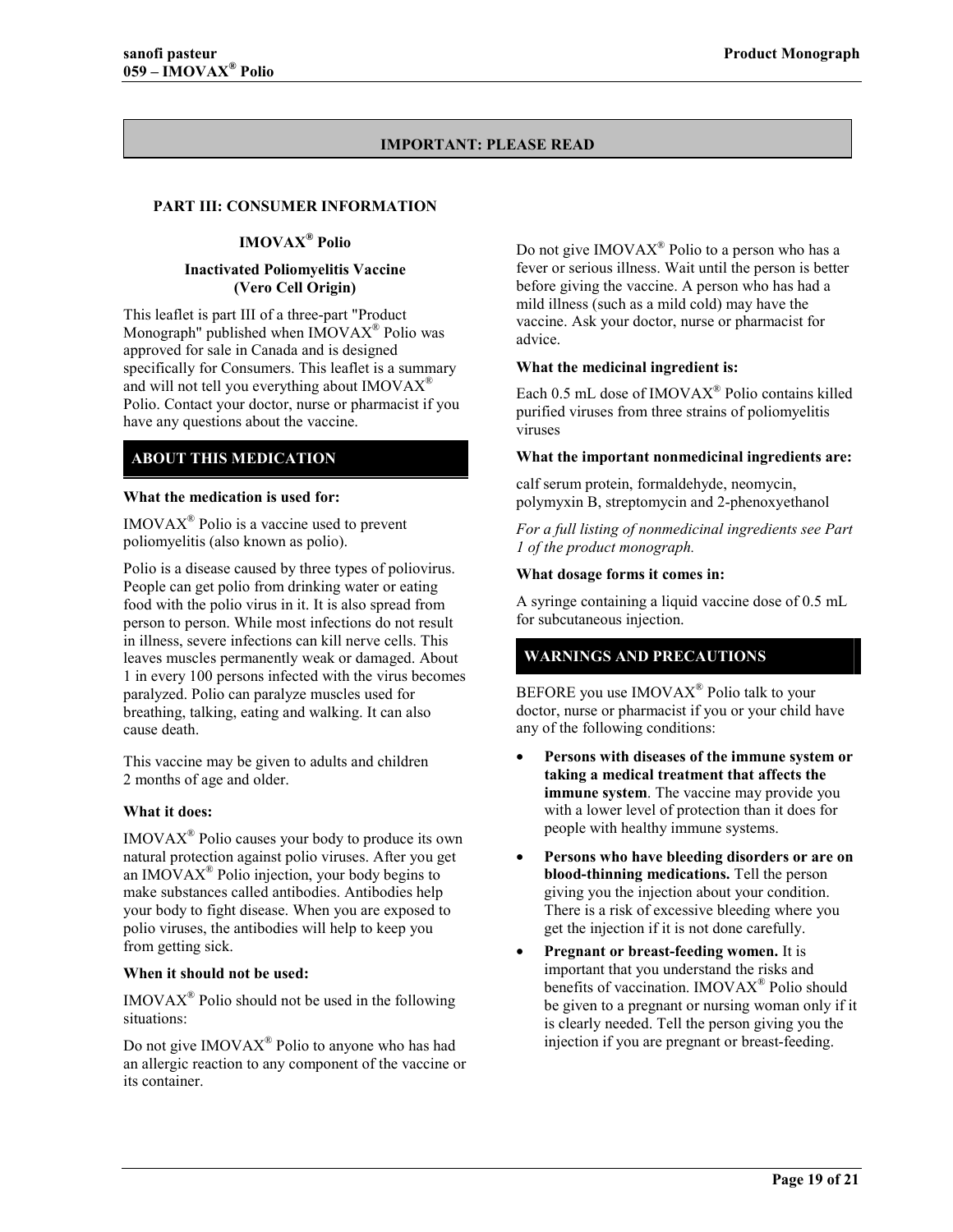#### **INTERACTIONS WITH THIS MEDICATION**

 $IMOVAX^{\circledast}$  Polio must not be mixed with other vaccines or medicinal products in the same syringe.

#### **PROPER USE OF THIS MEDICATION**

For persons 2 months of age and older, the recommended dose is 0.5 mL. The vaccine should be given under the skin (subcutaneously), preferably in the deltoid (shoulder) region.

Most people get polio vaccine when they are children. Children usually get 5 doses of IPV: at 2 months of age, a dose 2 months later, at 18 months of age and booster doses at 4 - 6 years and 14 - 16 years.

Most adults do not need polio vaccine because they were already vaccinated as children. But some adults are at higher risk and should consider polio vaccination: people travelling to areas of the world where polio is common, laboratory workers who might handle polio virus, people who may be in contact with children who received oral polio vaccine, and people in communities or groups with disease caused by the polio virus.

People who have not received at least 4 doses of any polio vaccines during their lifetime should do so using  $IMOVAX^{\circledR}$  Polio. People in any of the higher risk groups may need a polio vaccine booster if more than 10 years have elapsed since the last dose of their **complete** polio vaccination series.

#### **Overdose:**

Not applicable to this vaccine.

In case of drug overdose, contact a health-care practitioner, hospital emergency department or regional Poison Control Centre immediately, even if there are no symptoms.

#### **Missed Dose:**

If a dose is missed, it can be given at any time.

#### **SIDE EFFECTS AND WHAT TO DO ABOUT THEM**

A vaccine, like any medicine, may cause serious problems, such as severe allergic reactions. The risk of  $IMOVAX^{\circledast}$  Polio causing serious harm is extremely small. The small risks associated with  $IMOVAX^{\mathcal{R}}$ Polio are much less than the risks associated with getting the disease against which it protects.

Tell your doctor, nurse or pharmacist as soon as possible if you do not feel well after receiving IMOVAX<sup>®</sup> Polio.

Serious side effects are extremely rare.

Side effects of this polio vaccine (IPV) are generally mild and last for only a few days after getting the needle. Some people get mild pain, swelling and redness at the spot where the needle was given.

This is not a complete list of side effects. For any unexpected effects after receiving  $IMOVAX^{\omega}$  Polio, contact your doctor, nurse or pharmacist.

#### **HOW TO STORE IT**

Store in a refrigerator at 2° to 8°C (35° to 46°F). **Do not freeze.** Discard product if it has been exposed to freezing.

Do not use vaccine after expiration date.

Keep out of the reach of children.